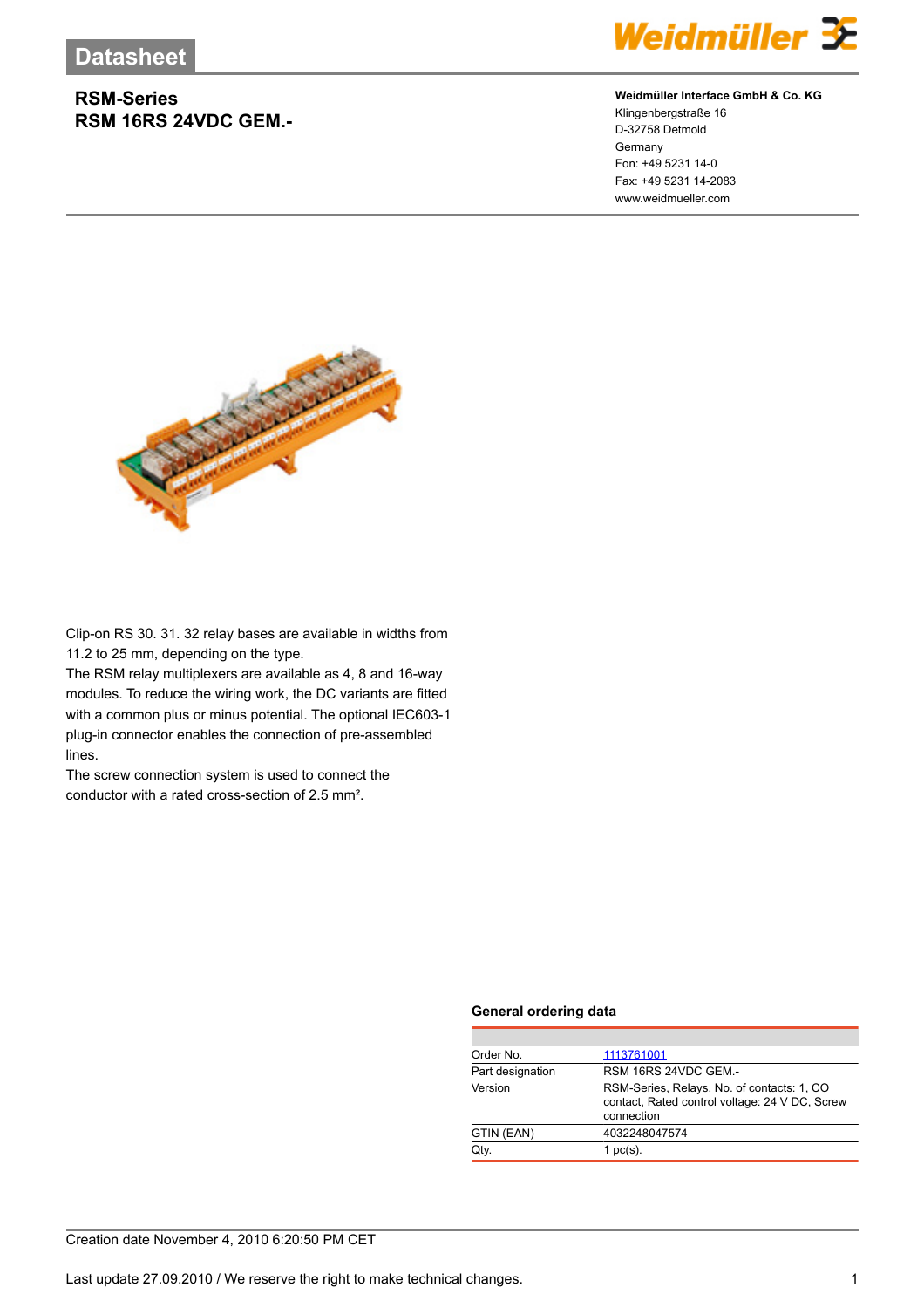## **RSM-Series RSM 16RS 24VDC GEM.-**

# **Technical data** www.weidmueller.com

**Dimensions**



#### **Weidmüller Interface GmbH & Co. KG**

Klingenbergstraße 16 D-32758 Detmold Germany Fon: +49 5231 14-0 Fax: +49 5231 14-2083

| Length                                                    | 87 mm                                | Width                                                   | 285 mm                           |
|-----------------------------------------------------------|--------------------------------------|---------------------------------------------------------|----------------------------------|
| Height                                                    | 76 mm                                |                                                         |                                  |
|                                                           |                                      |                                                         |                                  |
| <b>Temperature</b>                                        |                                      |                                                         |                                  |
| Ambient temperature (operational)                         | -25 °C+50 °C                         | Storage temperature                                     | -40 °C+60 °C                     |
|                                                           |                                      |                                                         |                                  |
| <b>Probability of failure</b>                             |                                      |                                                         |                                  |
| <b>B10</b>                                                | 280.000 AC15: 250Vac/3A              |                                                         |                                  |
| Input                                                     |                                      |                                                         |                                  |
|                                                           |                                      |                                                         |                                  |
| Rated voltage                                             | 250 V                                | Rated control voltage                                   | 24 V DC                          |
| Rated current DC                                          | 6 A<br>0.75W                         | Pull-in / drop-out current, AC coil<br>Status indicator | 23 mA / 2 mA<br>LED yellow       |
| Power rating                                              |                                      |                                                         |                                  |
| Output                                                    |                                      |                                                         |                                  |
| Continuous current                                        | 6 A                                  | Duration of Bounce                                      | $\leq$ 3 ms                      |
| Max. switching current                                    | 8 A                                  | Max. switching frequency at rated load                  | $0.1$ Hz                         |
| Min. switching current                                    | 10 mA                                | Switch-off delay                                        | < 7 ms                           |
| Switch-on delay                                           | $< 8$ ms                             | Switching voltage AC, max.                              | 250 V                            |
| making current                                            | 8 A                                  | max. switching capacity                                 | 2000 VA                          |
| min. switching capacity                                   | 250 mW                               |                                                         |                                  |
| <b>Contact data</b>                                       |                                      |                                                         |                                  |
|                                                           |                                      |                                                         |                                  |
| Contact design                                            | CO contact                           | No. of contacts                                         | 1                                |
| Contact material                                          | AgNi 90/10                           | Mechanical service life                                 | $3 \times 10^7$ switching cycles |
| Electrical service life, DC coil                          | > 5x10 <sup>5</sup> switching cycles | Electrical service life of AC coil                      | $> 7x103$ switching cycles       |
|                                                           |                                      |                                                         |                                  |
| <b>Rated data</b>                                         |                                      |                                                         |                                  |
| Conductor connection system                               | Screw connection                     | DIN Rail compatibility                                  | TS 32 TS 35                      |
| Humidity                                                  | 40°C / 93% rel. humidity, no         | Solid, max.                                             |                                  |
|                                                           | condensation                         |                                                         | $2.5$ mm <sup>2</sup>            |
| Insulation coordination (EN 50 178)                       |                                      |                                                         |                                  |
|                                                           |                                      |                                                         |                                  |
| Clearance and creepage distances for<br>control/load side | $> 3$ mm                             | Impulse withstand voltage                               | 4 kV                             |
| Overvoltage category                                      | $\mathbf{III}$                       | Pollution severity                                      | $\overline{c}$                   |
| Rated voltage                                             | 250 V                                |                                                         |                                  |
| Other technical data                                      |                                      |                                                         |                                  |
|                                                           |                                      |                                                         |                                  |
| Free-wheel diode                                          | Yes                                  | Reverse polarity protection                             | Available                        |
| Status indicator                                          | LED yellow                           | Version                                                 | Relay coupler                    |
| <b>Approvals</b>                                          |                                      |                                                         |                                  |
|                                                           |                                      |                                                         |                                  |
| Approvals institutes                                      | CSA; GOSTME25; CE                    |                                                         |                                  |